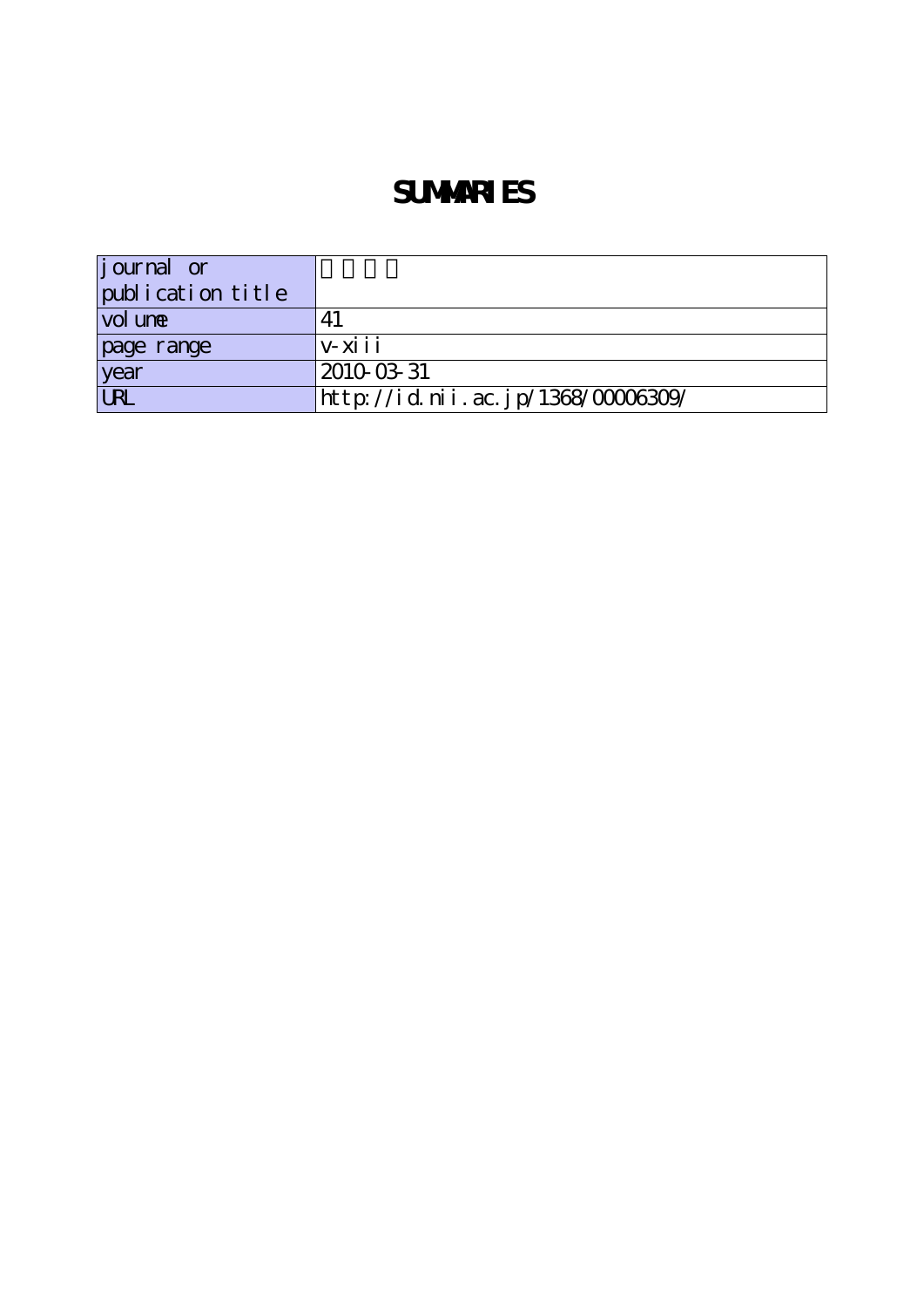SUMMARIES

## SUMMARIES

# **On the "Rikyū Blood Relationship Controversy" Surrounding the Provenance of Sen Sōtan: The Path to the Contemporary Iemoto System**

#### **Yoshitaka HIROTA**

(*Graduate School of Intercultural Studies, Kōbe University, Kōbe*)

*Key Words; CHANOYU, IEMOTO, BLOOD RELATIONSHIP, LEGITIMACY, SEN RIKYŪ, SEN SÕTAN, THE WIFE OF SEN SHŌ'AN, CHADŌ* ZASSHI JOURNAL, THE MODERN IEMOTO SYSTEM, POST-WAR RAPID ECONOMIC GROWTH

This paper will examine the modern development of the *iemoto* system, focusing on the controversy surrounding the bloodlines of the houses of Sen (Senke), the chanoyu *iemoto*.

The three Sen families comprise the chanoyu school's *iemoto*. They are also known as the direct descendents generation successor. The first theory is that Sen Sōtan was the child of Sen Dōan, who was the son of Sen Rikyū; and successors of the house of Sen Rikyū. There are two theories regarding the provenance of Sen Sōtan, the thirdthe second states the daughter of Sen Rikyū was the wife of Sen Shō'an and mother of Sen Sōtan. Strong emphasis has been placed on these theories since around 1955. However, these theories were subsequently countered in the Omotesenke journal *Chadō zasshi*, giving rise to a controversy that continued throughout the 1960s and 70s. Behind this controversy was the dogmatic question of whether or not the present-day Senke are descended from Sen Rikyū. I refer to this as the "Rikyū blood relationship controversy."

torical materials regarding the Sen family were intentionally altered under the influence of the two theories. But why Both theories outlined above have actually existed since the Edo period. In fact, there is a possibility that hismation of the *iemoto* system. In particular, the system changed to the modern *iemoto* system that is supported by the did this controversy begin to grow around 1955? Here I argue that the reason is to be found in the post war transforcess of iemoto legitimation that new claims were made for Sen Sōtan's blood relationship with Sen Rikyū. general public, who had acquired economic strength, due to the rapid economic growth after 1955. It was in this pro-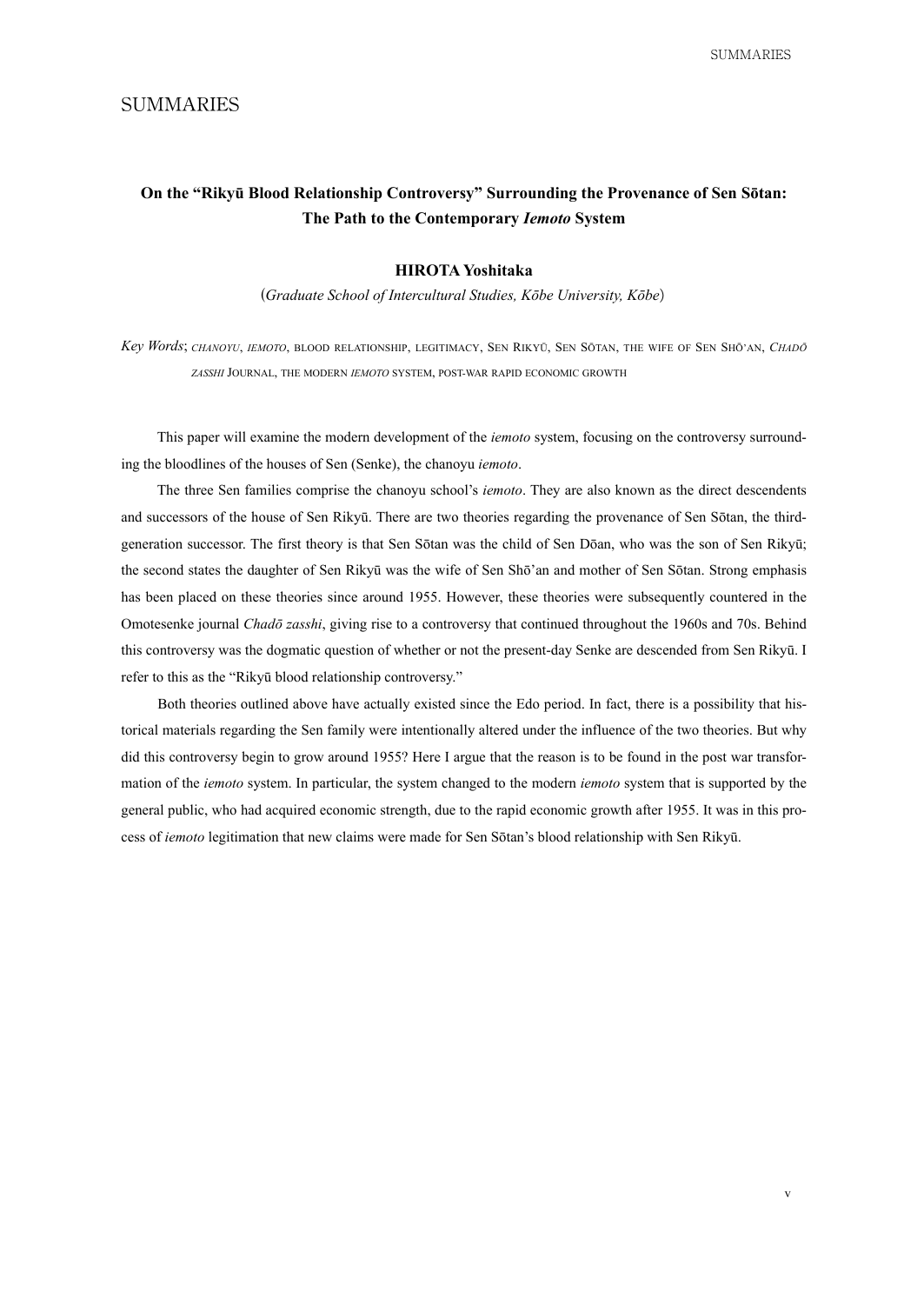# **The Birth of Itineraries in Edo Period Tour Guidebooks:** An Exploration of *Keijō shōran* by Kaibara Ekiken

#### **Jung** Eun KIM

(*The University of Tokyo, Graduate School of Arts and Sciences, Tokyo*)

Key Words; edo period, travel, tour guide, itinerary, Kaibara Ekiken, Keliö shōran, travel literature, Kyoto, Asaka **KYŪKEI** 

ing for the masses. Temples and shrines in Kyoto had already begun opening events such as "onki" and "kaichō" to During the Edo period, better road infrastructure and an increase in the standard of living popularized sightseethe public to attract tourists in the early period, and the economic effects of tourism rose to a significant level. It is books focused on directions to the places of interest, and they were portable so that the traveler could easily carry this historical context that gave birth to tour guidebooks that included routes and itineraries. Such pragmatic guidethem and refer to them. They are considered the archetypes of today's practical tour guidebooks that lead the traveler cance has been overlooked by the research community, which has considered them mere derivatives of geographical from a designated location to various places in succession and back to the starting location. However, their signifiliterature.

ing on the seminal work Keijō shōran by Kaibara Ekiken. Keijō shōran, which appeared in the early 18th century, This essay explores how these portable tour guidebooks were created, improved upon, and endured by focuswas a composite of the author's knowledge gained as he worked in Kyoto as a Confucian scholar and of information he gleaned from *Kamakurashi*, a book dedicated to a detailed one-day itinerary. The guidebooks that followed seem to recognize the significance of the new format, making references to Keijō shōran. This type of guidebook was also es of Kyoto upon his return from the trip. The aforementioned examples demonstrate that these portable guidebooks used as a reference beyond the sightseeing context. Asaka Kyūkei used *Keijō shōran* when he wrote his travel sketchpioneered the field of geographical knowledge, and suggest the need for further investigation into their historical role.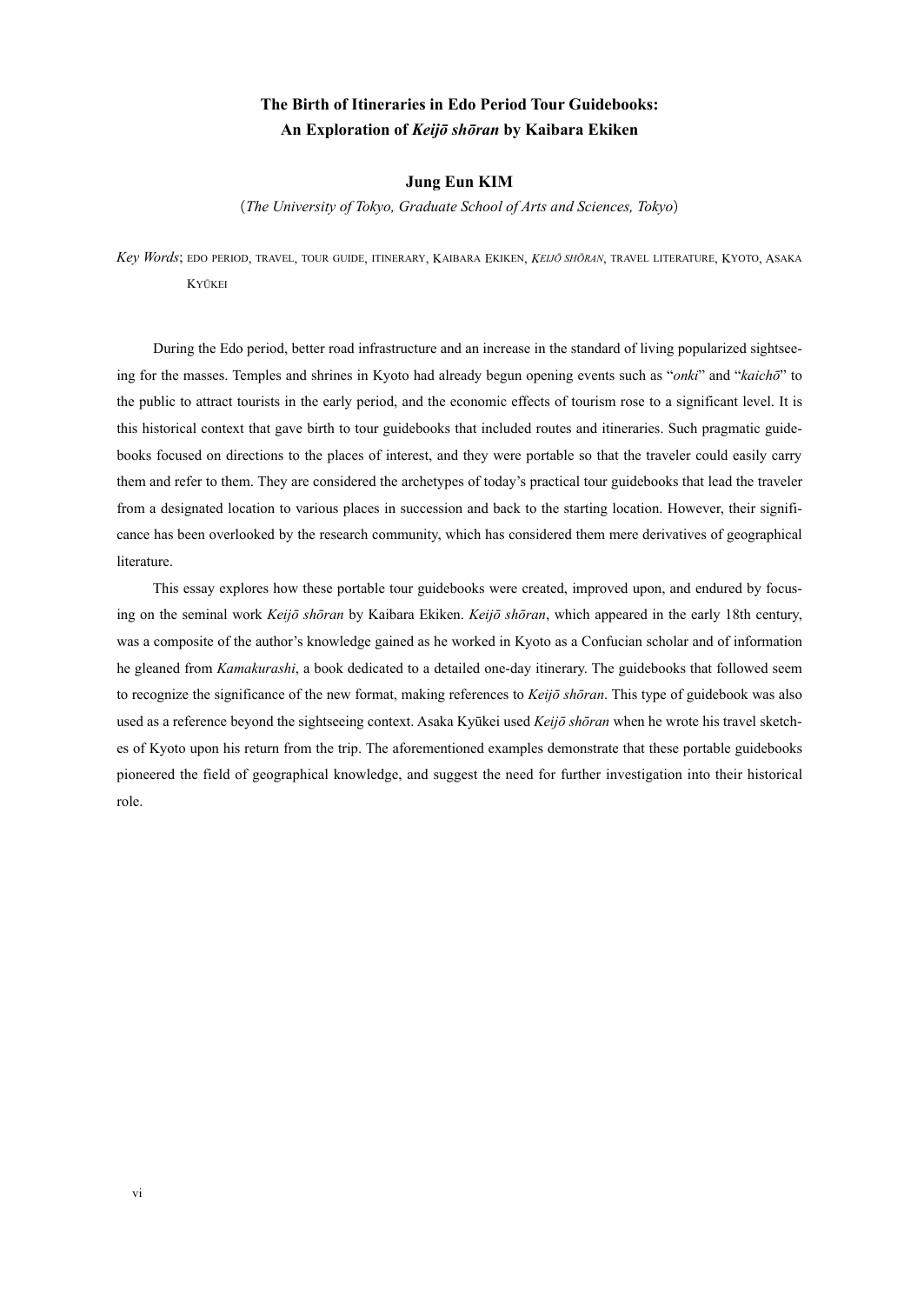## **Learning "National Language" through Song:** *<i>Ch'angga* and Language Education in Colonial Korea

#### **LIM Kyounghwa**

(*Seoul ,University Sungkyunkwan*(

Key Words; CH'ANGGA, "NATIONAL LANGUAGE," KOREAN, LANGUAGE EDUCATION, COLONIAL KOREA, CHONG INSOP, LITERACY CAMPAIGN *KOREAN LANGUAGE READER* SOUND RECORDING

rea by investigating various aspects of ch'angga education conducted in primary schools. In addition, by focusing on This paper seeks to clarify the position of ch'angga within the overall language policy pursued in colonial Koship between Korean language education and Korean-language songs, whose existence may be seen as antithetical to civilian-led literacy Campaigns and sound recordings of Korean Language Readers, the paper also traces the relation $ch'angga$  education.

tional Language" was forcibly imposed; from below, the sound of the Korean language was suppressed and excluded. The imperialization of sound in colonial Korea was a two-pronged policy: from above, the sound of the "Na-Ch'angga education was an attempt to put this policy into practice and impose it on the body. In the schools at least, the movement to mobilize Korean-language ch'annga, which could be considered a partial cooption of the demands lated to the fact that, even though Japanese was the "National Language," and by extension, the very essence of the from below, was either invisible altogether or visible only in an extremely distorted form. This phenomenon was re*kunga* it *kunga* it is anguage<sup>\*</sup> failed to rally the national spirit in desired ways, it was the *ch'angga* or *kunga* national spirit, it had limited penetrability into Korean society even by the very end of colonial rule. Where the rela-(military song) sung in public settings which could be relied upon to provide an effective and colorful dressing for the national spirit.

Because of the weakness of "National Language," the colonial government needed to rely actively on Korean language in order to rule. Korean, however, was managed solely as a tool for effective communication, and was not envisioned as a means of spiritual cultivation; singing of Korean songs was not seen as a proper vehicle for achieving the communality of sound which is characteristic of modern nation-states. At the same time, the marriage of Korean language and Korean-language songs, unrealized in the domain of school education, was variously attempted in the aged to wreak havoc on the fantasy of the collective sound inherent in the idea of "National Language." The reason domain of mass media. These attempts were sometimes absorbed into the existing system, but at other times manfor this was that the "National Language" policy in colonial Korea failed to achieve the internalization of "National Language," and remained instead a product of a rash and drastic pursuit of the collective sound.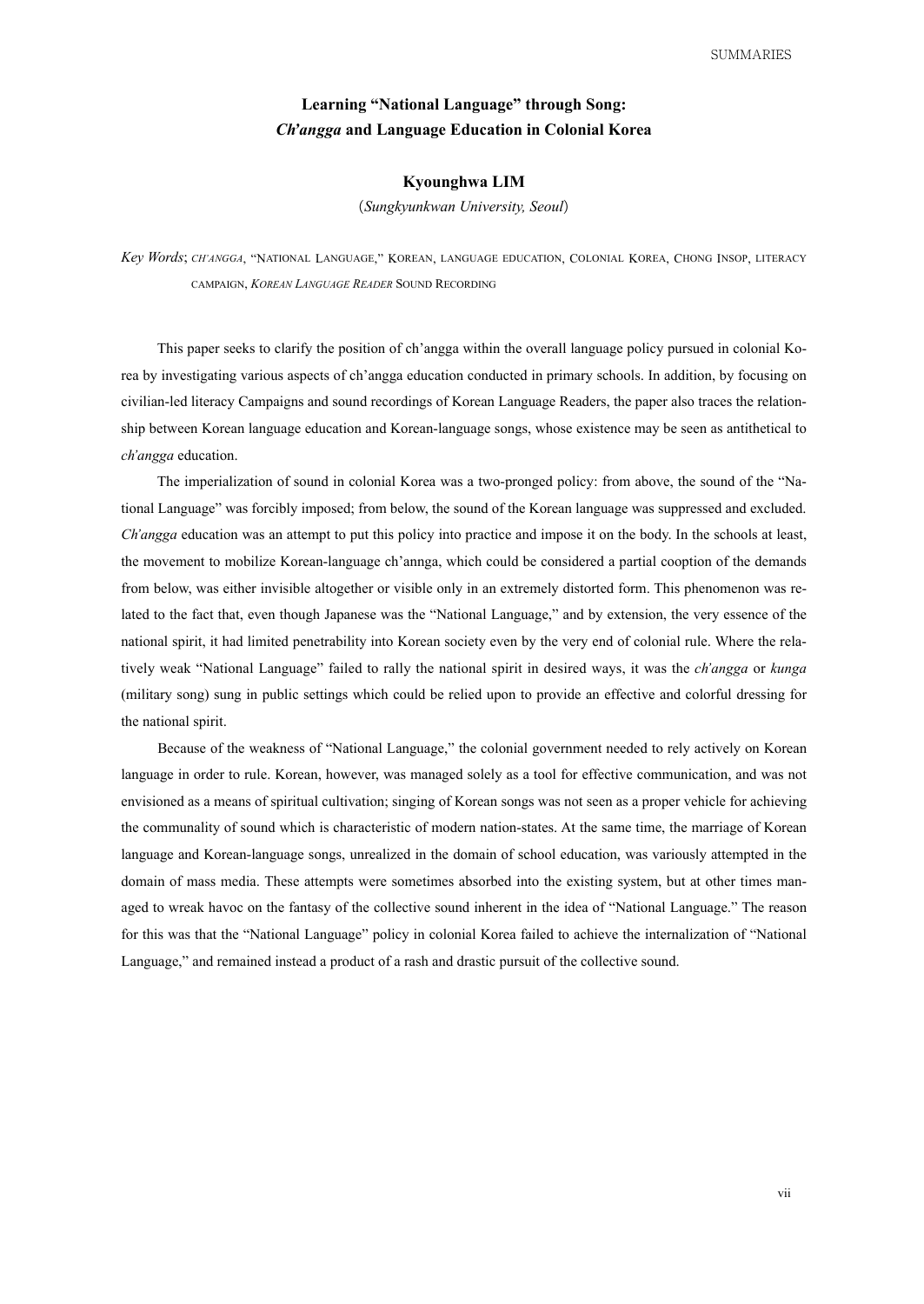#### **Costume and** *Shunga*

#### **SUZUKI Kenkou**

(*The Graduate University for Advanced Studies, Kyoto*)

*Key Words*; *SHUNGA*, UKIYO-E, FASHION, COSTUME, *MITATE*, DESIGN, KIMONO, *KAZARI*, *FURYU* 

This paper is an attempt to clarify the reason why costumes were drawn in *shunga*. A lot of costumes are pares costume patterns drawn in *shunga* and those found in books of textile design, taking up examples of similarity. od. Here I propose that kazari inspired by traditional ideas of *fūryū*, has explanatory value. 2) The essay then comproached here from three aspects. 1) This study pays attention to the relation between *shunga* and *fūryū* in Edo peridrawn, even though *shunga*'s prime purpose is to express people's perspective on sexuality. This problem is apod analysis of design is offered, and it is proposed that *shunga* are a guide to the reality of popular trends in fashion 3) It is argued here that *shunga* played a role in Edo period akin to that of fashion magazines. Further, a period-by-peri-The essay sees costume designs depicted in *Shunga* as expressions of *mitate*, and explores the metaphors embedded in *shunga* costume design.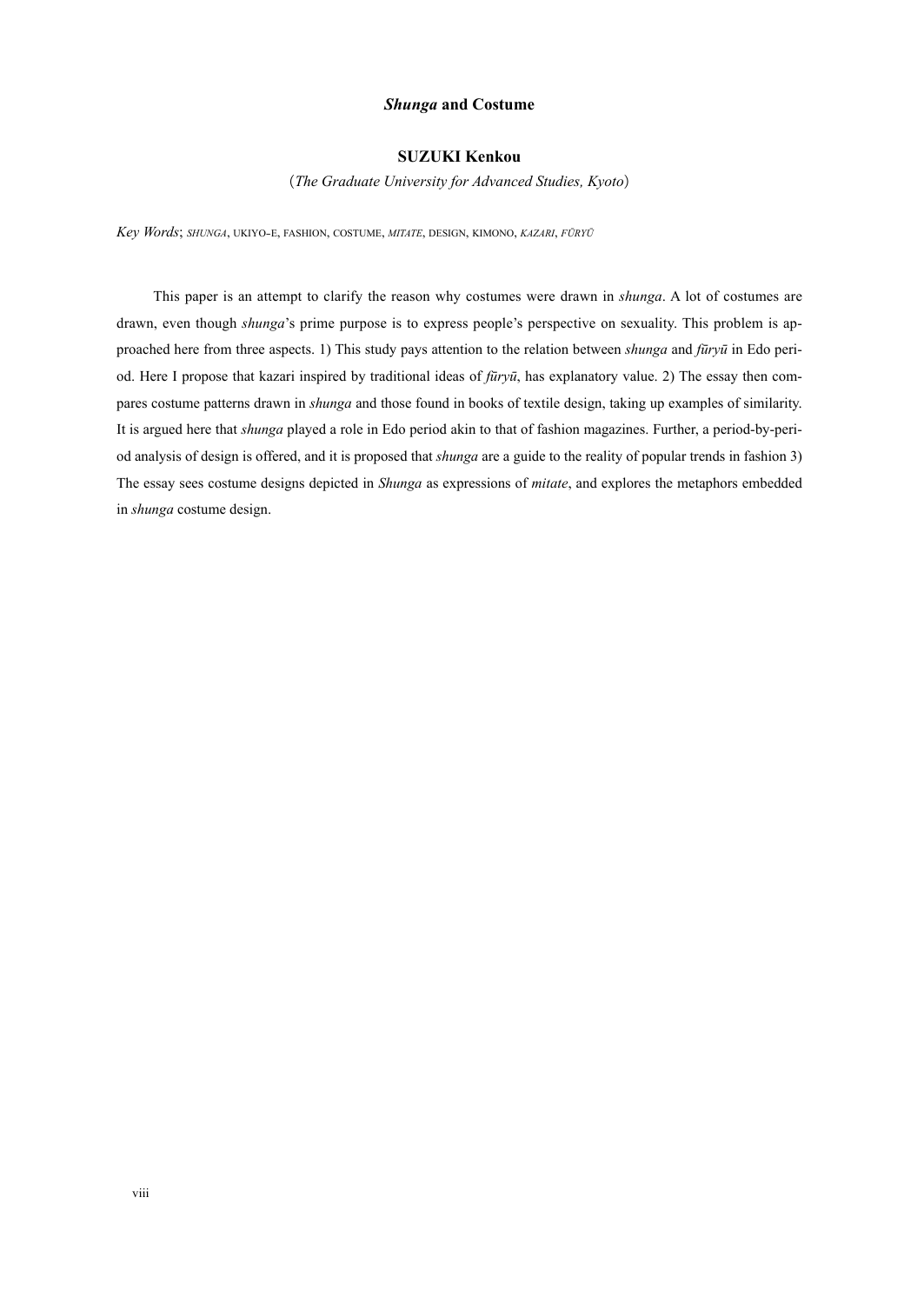## The Japanese Film "The Twenty-six Martyrs of Japan" and Hirayama Masaju: The Cultural Activity of the Japanese Catholic Church in the First Half of 1930s

#### YAMANASHI Atsushi

(*School for Advanced Studies in Social Sciences, Paris*)

Key Words; The Twenty-six Martyrs of Japan, Hirayama Masaju, Catholic Church, Japanese film, propaganda, Japan's IMAGE, CATHOLIC ACTION, SAITO MAKOTO, MANCHURIAN INCIDENT

su at Nikkatsu Studio in Kyoto was released in Japan in October 1931. The purpose of this article is to disclose the The Japanese silent film "The Twenty-six martyrs of Japan" (Nihon Nijūroku Seijin) directed by Ikeda Tomiyaion on the command of Toyotomi Hideyoshi at the end of sixteenth century. Hirayama Masaju, a devout Catholic tyrs of Japan, who were Western catholic priests and Japanese believers condemned to death in Nagasaki by crucifixtrend of the Japanese Catholic Church of this time through a study of this film. The story is about the twenty-six marborn in Nagasaki who had lived in Korea under Japanese rule, produced the film at his own expense. After its release in Japan, Hirayama travelled to North America and Europe to show his film.

ers were very active in supporting the release of the film in various parts of the country as part of their proselytism. cal reception, but it contributed to a familiarization of the history of the first Christian age in Japan. Catholic believtion with the approval of the Church. The movie did not do so well at the box office in Japan in spite of postive criti-Even though the movie was produced by a commercial film company, many Catholics took part in its produc-

litical propaganda. The production objectives were to shake off the deep-rooted popular prejudice of Japanese people The film was a double "propaganda film," first as a means for the propagation of the faith, and secondly as poagainst Christianity, and to improve the international image of Japan, which had been worsened in the West after the Manchurian Incident. At this time, Japanese Catholics were often attacked by conservatives as unpatriotic citizens (hikokumin). The making of this film by Hirayama was motivated by his desire to resolve the difficulties the Catholic Church was encountering. His film served, therefore, as political propaganda overseas, supported by the government of the Japanese Empire.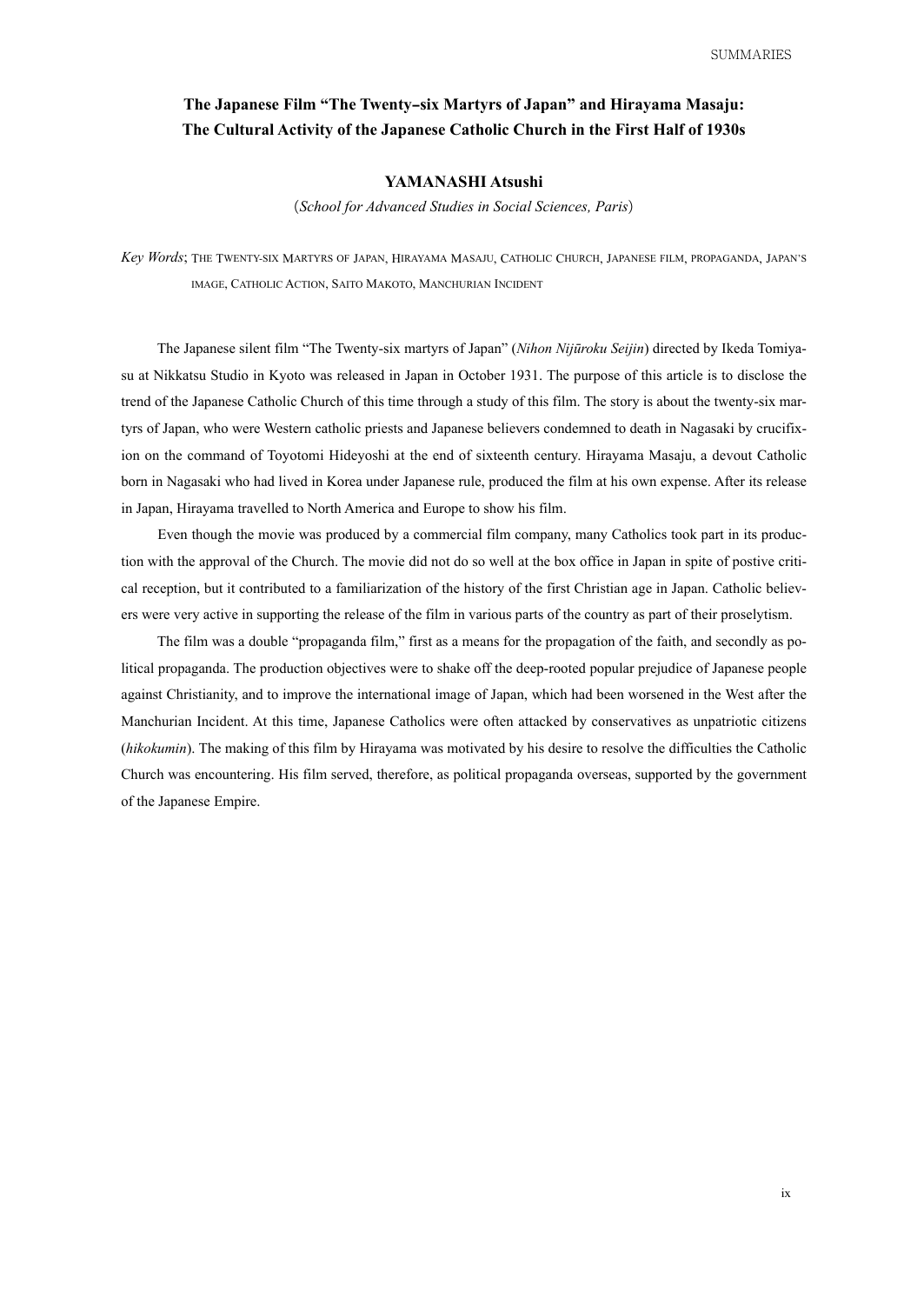# **The Ecriture that Emanates from Metaphor:** The Metaphor of Water in Lao-tzu and the Mode of Soseki's Writing

#### **LI ZHe Ouan**

(*Tokyo ,University Seitoku*(

Key Words; 'woman of water,' goddess of Wushan, philosophy, Lao-tzu, Taoism, myth, metaphor, idea, emanation, lis<br>Tening, mode of writing

clusively, thus leading inevitably to an interpretation with Western-bias. My approach here, conversely, elucidates sume Sōseki, they typically consider the significance of its imagery in terms of decadence and pre-Raphaelitism ex-Though many researchers have dealt with the theme of the 'woman of water' represented in the oeuvre of Nat-Sōseki's 'woman of water' in relation to the philosophy of Lao-tzu and the myth of the goddess of Wushan. For this purpose, I propose as an interpretive frame the idea of the 'woman who lives the attributes of water,' instead of the straightforward 'woman of water.'

There were only two kinds of literature for Sōseki: English and Chinese. These two literatures, in his view, tally distinct. The former is Western, a kind of typology of a real woman with fixed imagery and characteristics; the were completely different. Likewise, the 'woman of water' and the 'woman who lives the attributes of water' are tolatter is more a 'woman of material' than a real woman. This is a woman who is to undergo various changes and transformations.

tween the Western 'woman of water' and the Chinese 'woman who lives the attributes of water.' From these diverse Sōseki, proficient at both English and Chinese literature, must have known the similarities and differences beselves. The mode of Sōseki's writing, or the originality of his writing, 'emanated' from this principle. alism; instead Sōseki endowed his woman with the dynamics of water that enables them to move and change themtation in creating his female figures. His thorough representation of his 'woman of water' renounced conventional rebackgrounds, he produced his original woman image. This implies Sōseki abandoned conventional Western represen-

amined tentatively. Thus, our reading and interpretation, confronting such a text, cannot but trace the marks and The text proper to Sōseki, therefore, is not merely a literary piece; it is a locus where writing or ecriture is extracks that particular writing has engraved.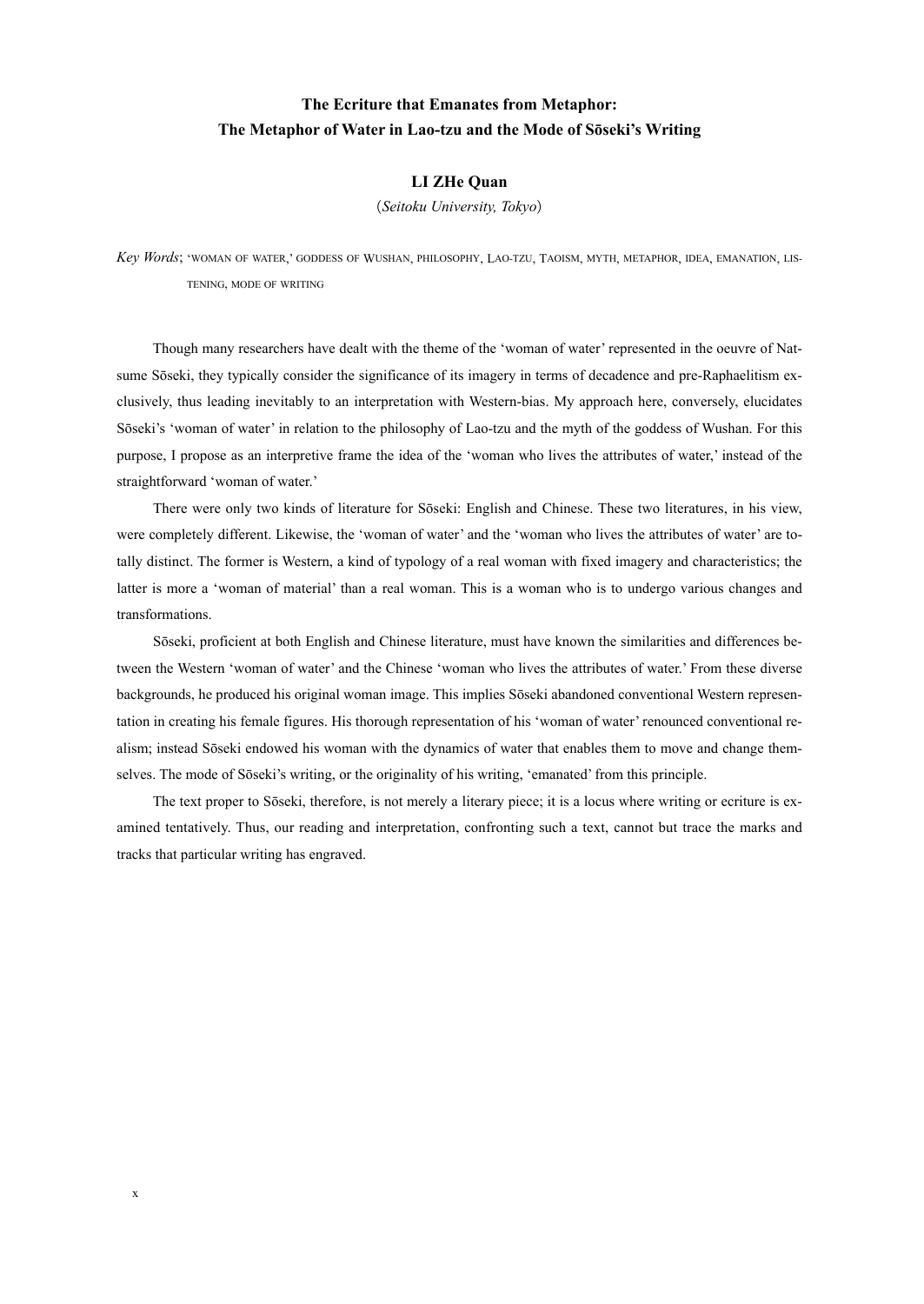## **The Dispute over Pictorial Conventions:** In an Age that Turns from "Impression" to "Symbol"

### YOSHIMOTO Yayoi

(Otemae University, Hyōgo)

Key Words; THE LATTER PERIOD OF MEIJI, SUBJECTIVITY, OBJECT, HOST-AND-GUEST UNION, SYMBOL, SYMBOLISM, POETRY, ARTIST, CRITIC. APPRECIATION PERSON

ments between the three men was Mokutarō Kinoshita's review of a painting by Yamawaki Nobunori. awaki Nobunori and Mushakōji Saneatsu over standards for the appreciation of painting. The prompt for the argu-The dispute over pictorial conventions (1911–1912) concerned a dispute ioined by Kinoshita Mokutarō. Yam-

tween subject and object. After a consideration of both contemporary artistic tendencies as well as criticism, it tivity and objectivity, but this paper perceives the need to overcome the binary approach, and sees commonality beist" "critic" and "connoisseur." Previous research has approached this dispute from the binary opposition of subjec-This paper focuses on the discourses of the three men, and clarifies the different positions they adopted as "artism, expressionism and futurism on the one hand, and the art critic dispute and the "raw art" dispute on the other. In bol." It is clear that in the background exerting a profound influence were multiple "isms" and disputes: impressionemerges that the three men shared in common an artistic appreciation that had as its base not "impression" but "symother words, the key to the dispute over pictorial conventions is not to be found in binary oppositions, but in the sin-<br>gle "ism" that is "symbolism."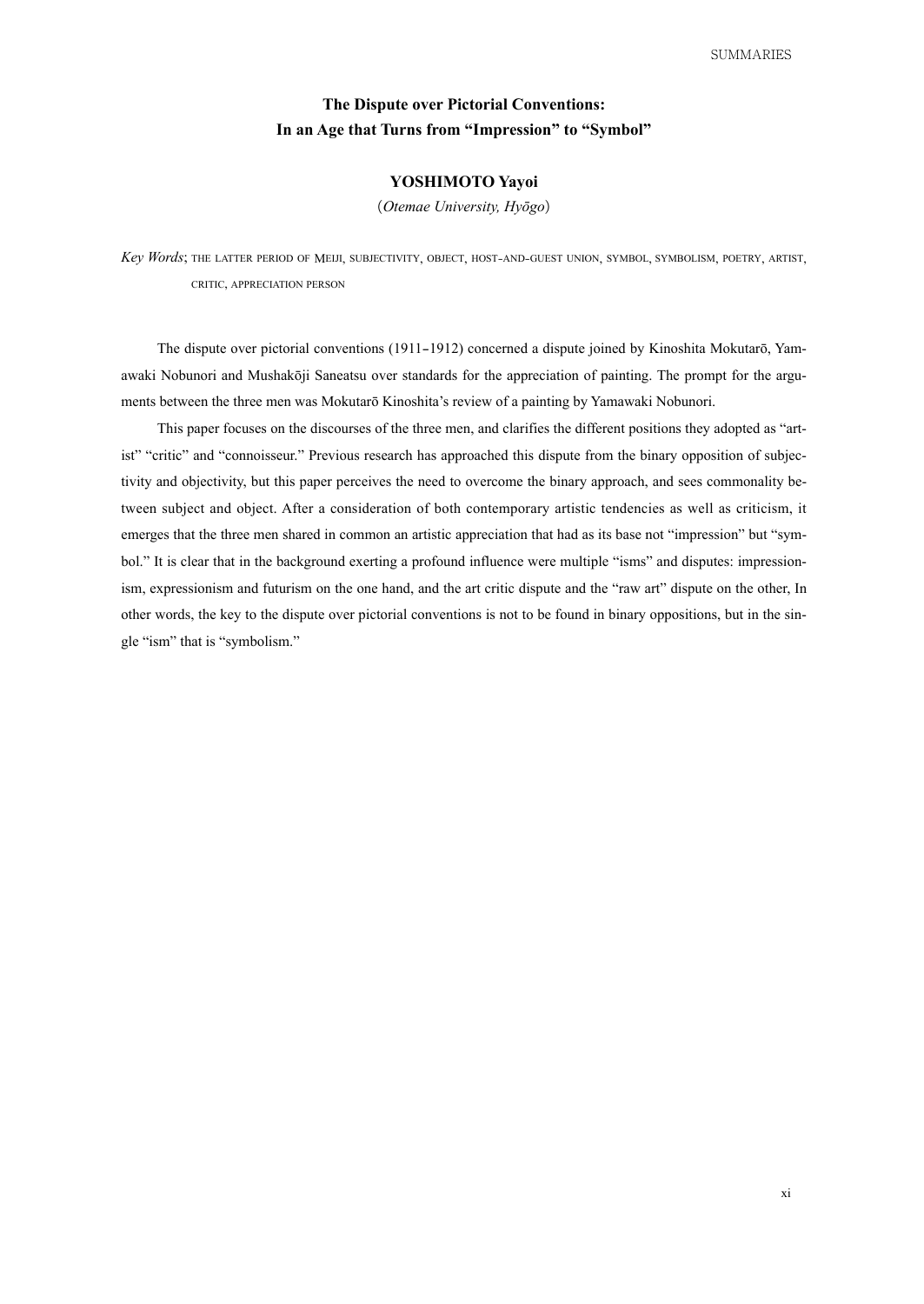# "A Portrayal of a Warm Family": A Father's Second Marriage and the End of the "War Defeat Complex"

#### **Ahmed M. Fathy MOSTAFA**

(Cairo University, Cairo)

Key Words; complex, defeat, war, seaside, destiny, martial-song, generation, mirror, demise, ghost

The famous Japanese novelist Yasuoka Shōtarō — who is still alive at 90 years old — published a short story entitled "A portraval of a Warm Family" in 1961, a minor work which is almost unknown to Japanese readers. This work is considered the last of a long series of what we might call "war tales" starting from 1951. In this short story, ny as his father's son, and shoulder the burden of the war defeat complex of his father's generation. The tale starts Yasuoka seeks to convey a message with a very deep meaning. He was trying to tell us that he has to accept his destifrom the 1930s when he was a child and his father travelled the Japanese colonies, leaving him alone with his mother. It covers the years after defeat when the same father stayed at home, incapable and ineffective, doing nothing but breeding chickens with little success. Through these long years, he felt shameful of his father's doings, and even of deed, of all Japanese people after the war. He articulates his feeling that his father was responsible for the madness his own deep feeling that this father and his generation were responsible for the suffering of this small family and, inand the dramatic death of his mother in a mental hospital.

Yasuoka uses the short story to convey his conviction that, with the passing of time, he would understand his tinue to haunt him simply because he is his father's son. This haunting will remain even after he has acquired a father's situation and his feelings. However, the story discloses his belief also that the ghost of war defeat will consteady income and a small family, just the same as any other Japanese family around the end of the 1950s.